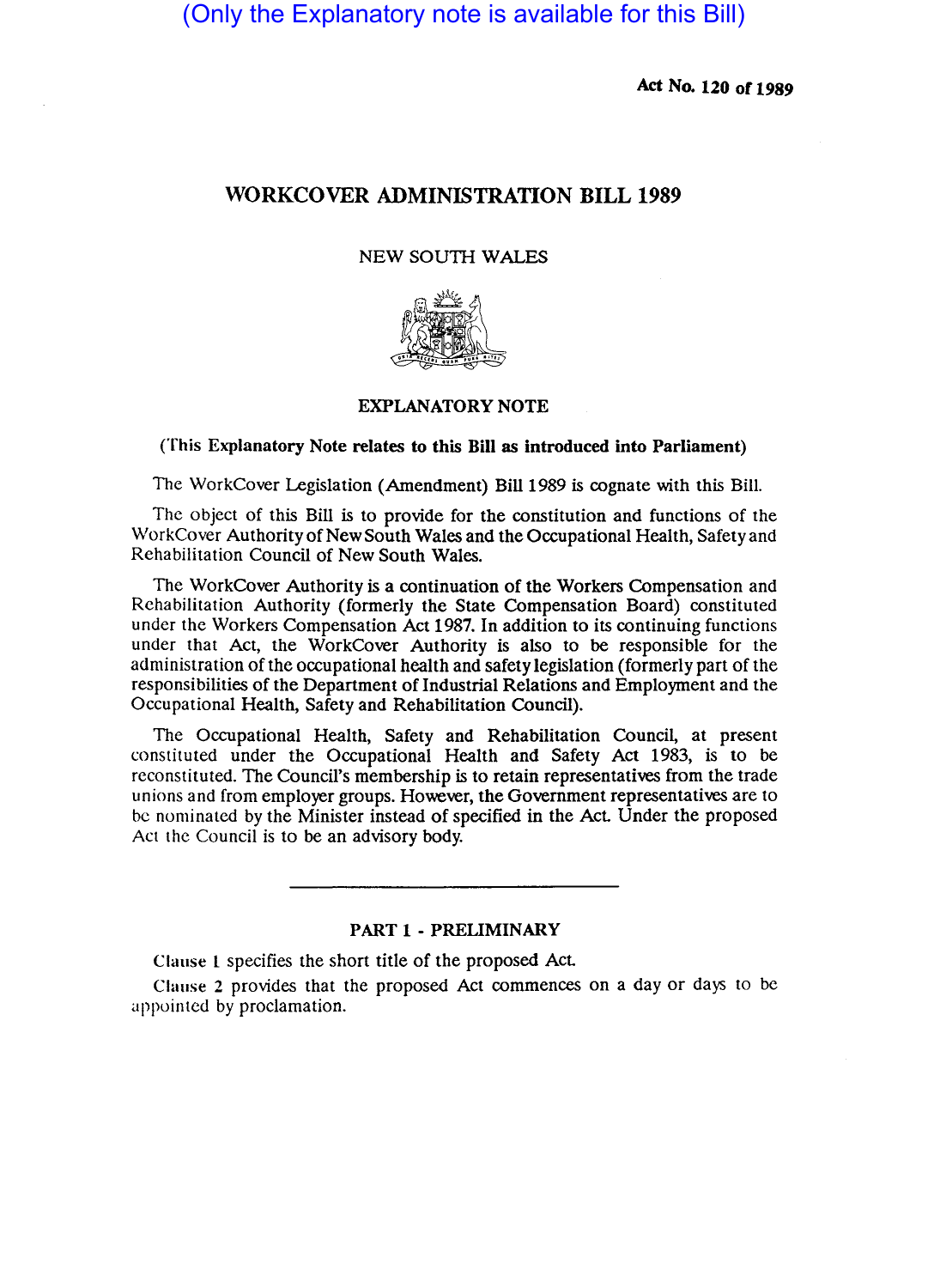Clause 3 defines expressions used in the proposed Act.

# PART 2 - THE WORKCOVER AUTHORITY OF NEW SOUTH WALES

## Division 1 - Constitution of Authority

Clause 4 constitutes the WorkCover Authority of New South Wales.

#### Division 2 • Management of Authority

Clause 5 provides for the Board of Directors of the Authority. The Board will consist of the General Manager of the Authority and 6 part-time directors.

Clause 6 provides that the Board of Directors determines the policies of the Authority.

Clause 7 provides for the appointment of a General Manager of the Authority. Clause 8 requires the General Manager to manage and control the affairs of the Authority in accordance with the policies of the Board of Directors.

Clause 9 provides that the General Manager and the Board of Directors arc subject to the control and direction of the Minister.

Clause 10 authorises the Authority to employ staff.

Clause 11 authorises the Authority to delegate its functions to certain persons.

#### Division 3 • Functions of Authority

Clause 12 specifies the general functions of the Authority. The Authority is to administer the occupational health and safety legislation and the workers compensation legislation.

Clause 13 specifies various miscellaneous functions of the Authority.

### PART 3 - THE OCCUPATIONAL HEALTH, SAFETY AND REHABILITATION COUNCIL OF NEW SOUTH WALES

Clause 14 constitutes the Occupational Health, Safety and Rehabilitation Council of New South Wales.

Clause 15 provides for the Council to consist of 9 members.

Clause 16 provides that the function of the Council is to advise the Authority on matters relating to occupational health, safety and rehabilitation.

Clause 17 authorises the Council to establish committees to assist the Council.

# PART 4· FINANCIAL PROVISIONS

Clause 18 requires the Authority to establish a WorkCover Authority Fund. Clause 19 deals with payments into and from the Fund.